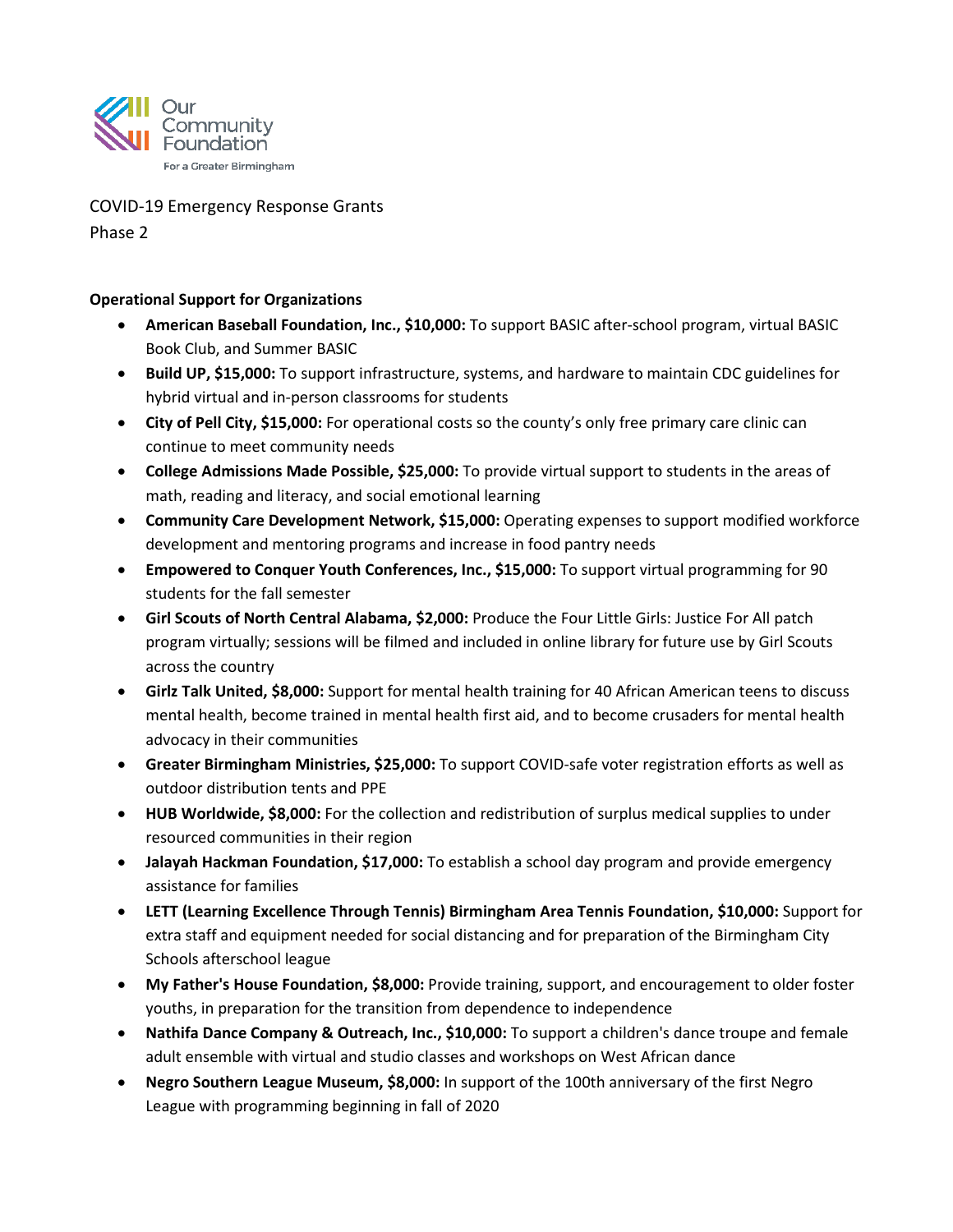- **One Place Metro Alabama Family Justice Center, \$17,000:** To support operations of domestic violence programs including staff, technology and mental health support.
- **Prescott House Child Advocacy Center, \$5,000:** Safety supplies, food, and supportive services to assist children who are victims of abuse or witnesses to violence served by this Jefferson County's Child Advocacy Center
- **Railroad Park Foundation, \$25,000:** For operations and maintenance support for the park given heavy community use during the COVID crisis
- **Sixteenth Street Baptist Church, \$15,000:** For development of an immersive interpretive journey of civil rights history through virtual platforms during the COVID crisis
- **STREAM Innovations, \$15,000:** To provide experiences to students in science, technology, reading, engineering, arts, and mathematics
- **T.A.P., Inc., \$20,000:** To support education and career focused mentoring in a virtual format
- **Vulcan Park and Museum, \$10,000:** For support for general operations and the digitization of civics content for schools
- **Young Life Birmingham South, \$8,000:** To support adolescents with special needs, including outdoor lunch and learns, basic wellness checks, and meals for families
- **YWCA Central Alabama, \$20,000:** To support operations of Child Development Center and continue implementation of COVID Response guidelines in the facility

## **Programs and Services to Meet Critical Needs**

- **A.G. Gaston Boys & Girls Club, \$25,000:** Support for the Birmingham Enrichment Support Team Initiative, a full day program to support families who need childcare and supplemental learning materials for virtual learning
- **Adjacent Space, \$8,000:** To support content translation to American Sign Language (ASL) to provide access to information for hearing impaired community
- **Adventist Community Services, Ephesus, \$15,000:** Provide meals for people experiencing homelessness and those in need in the Birmingham area during the COVID-19 crisis
- **Affordable Counseling Therapy, \$15,000:** Support mental health services for individuals affected by the pandemic
- **AIDS Alabama, \$25,000:** Assistance for payment of utility deposits and bills, rent and mortgage payments, emergency hotel stays, and food and nutrition assistance
- **Alabama Coalition for Immigrant Justice United, \$25,000:** Rent and utility assistance for those who are struggling financially during COVID-19 and do not qualify for unemployment or federal stimulus benefits
- **All Nations Church, \$15,000:** Provide meals and non-perishable foods to individuals and families in the Fairfield area during the COVID-19 crisis
- **Backyard Blessings, \$15,000:** Support for a weekend feeding program, including delivery to schools and children's homes
- **Cancer Awareness Network for Children, Inc., \$8,000:** Develop training modules for Community Health Advisors to assist seniors who are unable to access telehealth services
- **Changed Lives Christian Center, \$18,000:** Provide vehicle maintenance and fuel for vehicles used in a residential program to serve 55 people